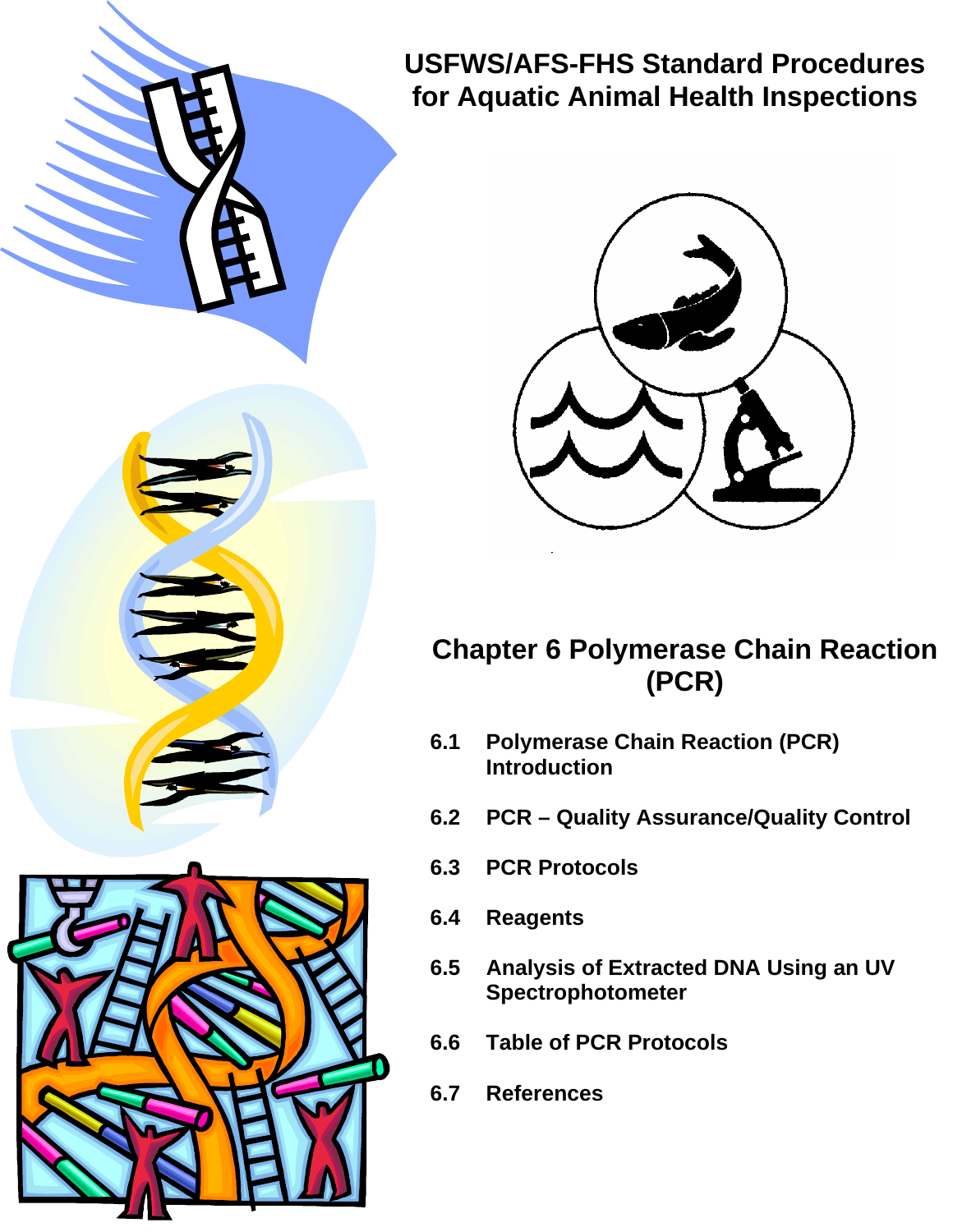## **6.1 Polymerase Chain Reaction (PCR) Introduction**

The polymerase chain reaction technique employs oligonucleotide primers to amplify segments of genes specific for the target pathogen. Reverse transcriptase-PCR (RT-PCR) employs an initial genes specific for the target pathogen. Reverse transcriptase-PCR (RT-PCR) employs an initial reverse transcription step so that complimentary DNA can be amplified from viral RNA. DNA or RNA is extracted from various fish tissues and laboratory assay products, such as cell culture supernatant containing viral agents, and amplified using forward and reverse primer sets. In some instances for either method, the initial amplified product may be re-amplified using an additional "nested PCR" technique. The DNA products are then visualized by gel electrophoresis.

Specific details for sample preparation, DNA/RNA extraction, primers and cycle conditions appear in each chapter under the specific pathogens. However, certain PCR protocols and precautions are pertinent to all assays and these are described in this chapter. The PCR quality assurance and control procedures outlined below are extremely important when performing all PCR assays (Ennis et al. 1990).

*DISCLAIMER: Mention of specific brands or manufacturers does not warrant endorsement by the U. S. Fish and Wildlife Service, the United States government, and/or the American Fisheries Society. Any comparable instrument, laboratory supply, or reagent may be substituted in this protocol if operation and performance are deemed comparable to the items specified.*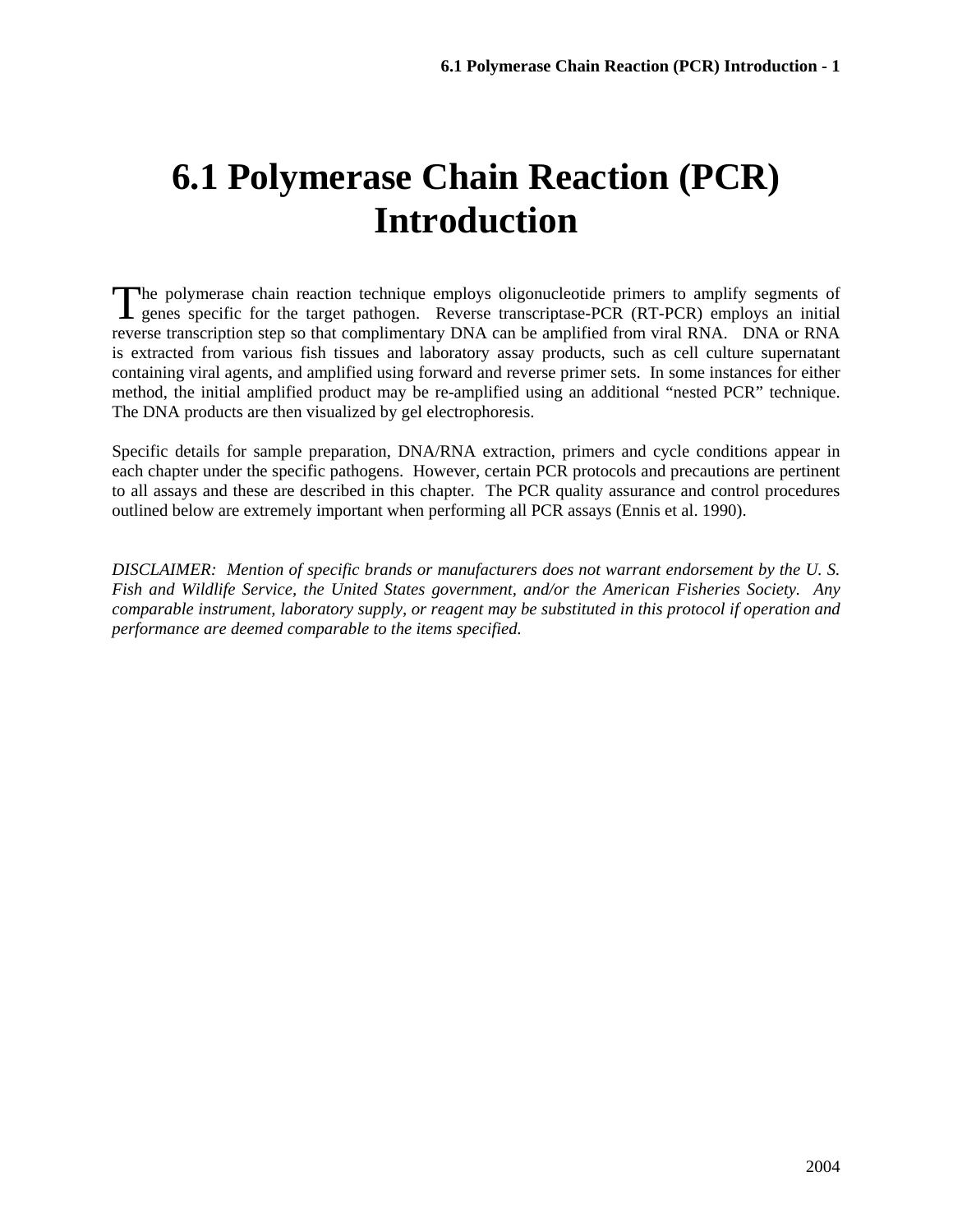# **6.2 PCR – Quality Assurance/Quality Control**

### **A. General Considerations**

- 1. Quality control is critical to all steps of the PCR process, beginning with collection of samples in the field. It is important that the person performing sample collection use the precautions outlined in Chapter 2 Sampling to avoid cross-contamination.
- 2. Work surfaces should be decontaminated by washing with 10% chlorine (or commercial reagents like "DNA Away") to hydrolyze possible DNA contaminants. All sample racks and reusable equipment should be washed in DNA-away and autoclaved after use. Spray and/or wipe pipettors and working areas with DNA or RNAase -Away and turn UV on for at least 30 minutes after use (UV light damages DNA).
- 3. **Wear and change gloves often**. This helps prevent spread of amplified DNA or contamination of sample DNA with nucleases naturally occurring on the skin that will degrade the sample DNA. Always change to a fresh pair when leaving and entering PCR reagent mixing areas. Change gloves whenever contamination between samples is possible.
- 4. Employ aerosol resistant pipette tips and/or positive displacement pipettors during all extraction and amplification procedures. Separate pipettors should be dedicated for use with reagents only and another set for use with amplified products only.
- 5. Mix and aliquot pre-amplification ingredients under bench top UV cabinet and NEVER contaminate this area with sample material or amplified DNA product.
- 6. **One aerosol drop of PCR product may contain thousands of strands of DNA, which can easily contaminate reagents!** Therefore, three separate areas of lab space are necessary to reduce the risk of contamination.
	- a. Master Mix (MM) Area with UV Hood For mixing and aliquotting master mix reagents. Supply area with dedicated pipetters, ideally positive displacement pipettor/tips. **No samples or amplified DNA is to be handled in or near this area!**
	- b. Sample Loading Area with UV Hood and Dedicated Pipettor For loading of extracted (template) DNA from samples**.**
	- c. Amplified DNA Area Supplied with pipettor dedicated for **amplified PCR product ONLY.** Handle any amplified PCR products in this area only, and clean area and equipment thoroughly with "DNA Away" type solutions after working with amplified DNA.
- 7. Provide separate storage areas for RNA and DNA samples, amplified DNA, and PCR reagents.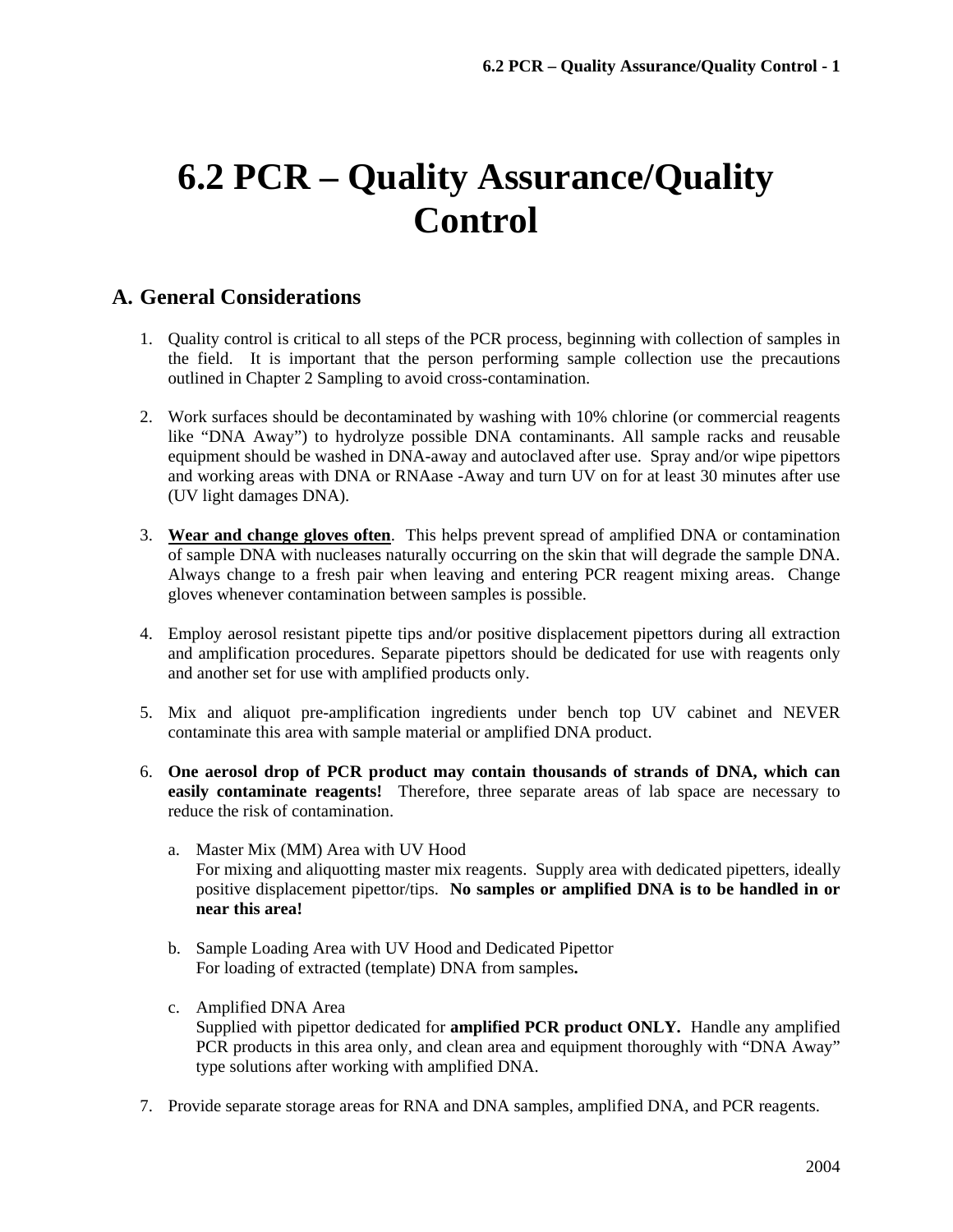#### 8. Controls

#### a. Extraction controls

A known positive tissue sample (or tissue spiked with target pathogen DNA) and a known negative tissue should be processed with the test samples to ensure that the DNA extraction was successful and contamination did not occur.

b. PCR Controls

Sterile water (negative) and the known positive DNA and negative controls from previous extraction (positive) will ensure that the PCR process was successful and that contamination did not occur.

c. Internal Controls

An internal control DNA, such as ß-actin (commercially available), should be used to verify PCR performance. If the internal control band is not produced, there may be inhibition of the PCR reaction. Therefore, the Taq DNA polymerase, storage conditions of reagents, and thermal cycler performance are potential variables to investigate.

- 9. Enhancing PCR specificity
	- a. Uracil N-glycosylase (UNG) and dUTP can be used in PCR amplifications to prevent false positives due to contamination with carry-over PCR products generated in previous reactions. (Commercial kits are available, such as GeneAmp® PCR Carry-over Prevention Kit from Applied Biosystems.) In PCR reactions, dUTP is substituted for dTTP so the resultant PCR products contain uracil instead of thymidine. These substituted products are susceptible to degredation by UNG, thus, the products from previous PCR amplifications can eliminated from subsequent reactions by incubation with UNG which excises the uracil residues. The resulting abasic polynucleotide is destroyed by a 95ºC heat treatment at the start of the thermocycler program.
- 10. Newly received primers should be tested on known positive/negative controls prior to use.
- 11. Dispose of trash containing amplified DNA products frequently.

#### **B. Sample Processing**

- 1. Tissue samples should be collected on a clean bench top, which has been disinfected using a 10% chlorine (or "DNA Away") solution if possible. If collected in the field, use a disposable work surface between each lot of tissue collected (paper towel, foil, etc.).
- 2. Use sterile collection utensils between each lot of fish tissue collected. If data from individuals is of concern, use separate utensils for each individual. **Alcohol will not effectively decontaminate DNA from utensils.** If individual utensils are not available, flaming metal utensils between samples will effectively remove contaminants from previous samples.
- 3. Keep samples cold and freeze as soon as possible at or below  $-20^{\circ}$ C until processing can be accomplished.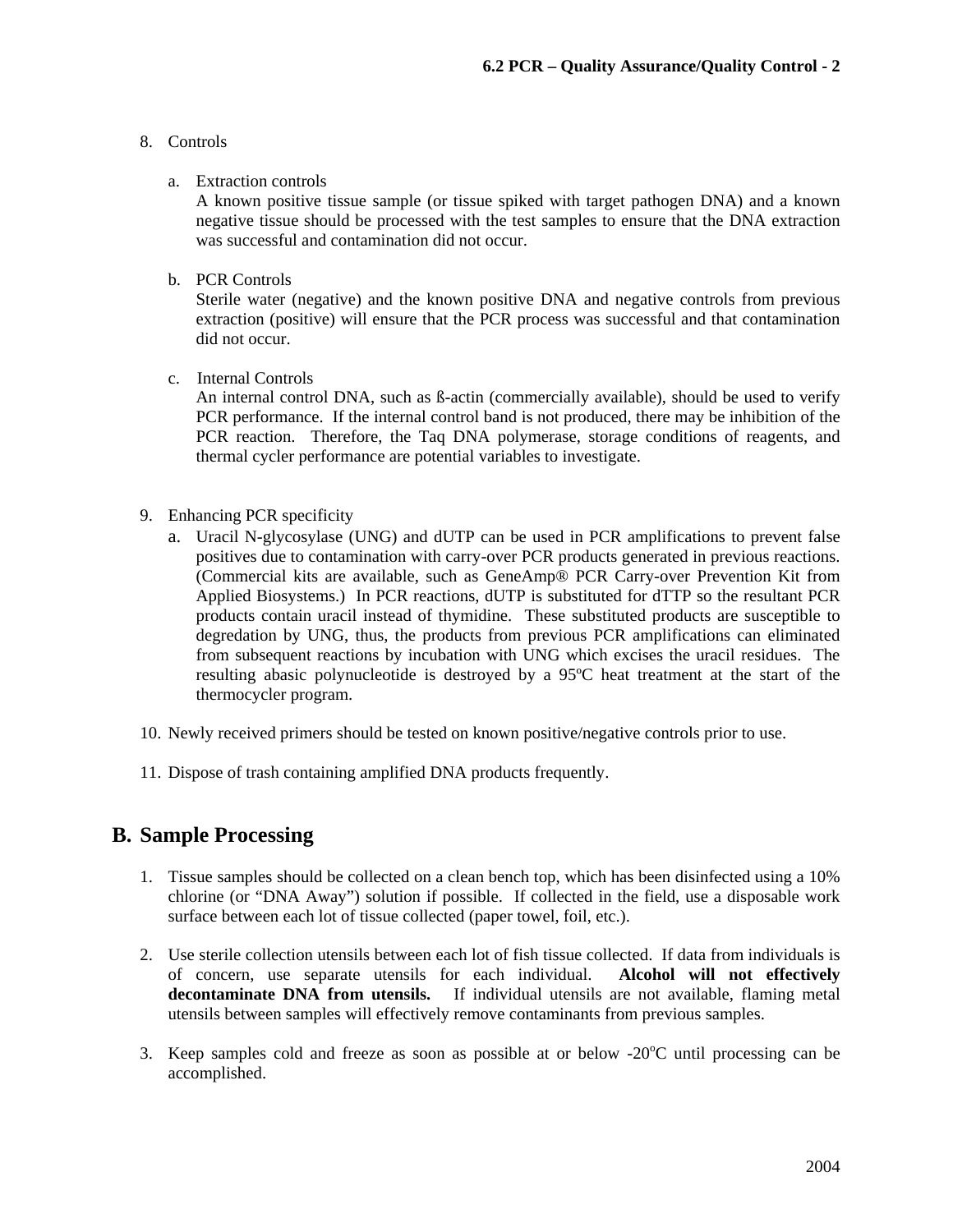4. RNA is extremely sensitive to enzymes present in sample tissues. Samples collected for RT-PCR should be frozen immediately and transported on dry ice. An RNA stabilizing buffer can also be used and does not require that samples be frozen immediately.

### **C. Extraction of DNA or RNA from Samples**

Individual protocols will vary in specific steps for extraction of genetic material; however, the following general considerations should be employed:

- 1. Use micro centrifuge tubes with locking or screw-cap lids. Heating of extraction solutions causes unlocked caps to pop open, releasing aerosols that can cause cross-contamination between samples and controls. Pulse spin in the microcentrifuge before opening DNA sample tubes so that the lids are dry before opening them. This will help in preventing cross-contamination.
- 2. Use the accurate amount of tissue suggested by the extraction kit manufacturers. If this is exceeded, proper lysis of tissues will not be accomplished.
- 3. Always run positive control samples as well as negative (water and negative tissue samples) from the start of the extraction process, through amplification to electrophoresis. These controls will allow for detection of contamination as well as assure that the extraction was successful. This is the only means of assuring validity of the assay and its results.

#### 4. **Quantification of DNA**

If the protocol being used advises that extracted products be measured using a spectrophotometer to ensure that enough DNA or RNA was successfully extracted, refer to quantification guidelines in 6.5 Analysis of Extracted DNA using an UV Spectrophotometer.

### **D. Interpretation of PCR Results**

Use of the appropriate controls should allow you to assess the integrity of your PCR result.

- 1. False-negative reactions may result from insufficient DNA extraction, excessive amounts of DNA, PCR inhibition, improper optimization of the PCR, or human error (e.g. loading errors).
- 2. False-positive reactions may result from contamination either directly from the sample lot being tested or from previously amplified target DNA.
- 3. For further help in troubleshooting, see PCR Protocols: A Guide to Methods and Applications (Ennis et al. 1990).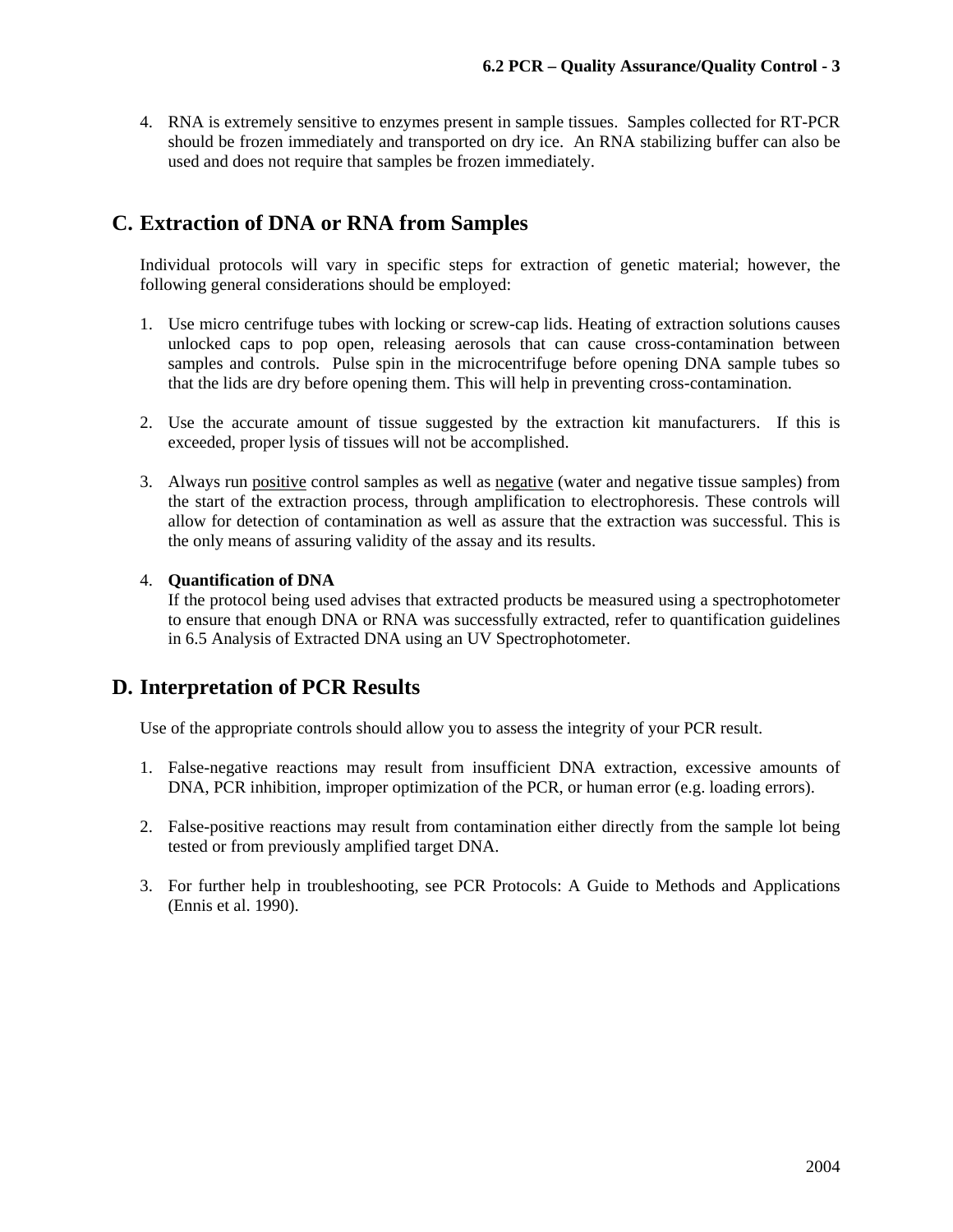## **6.3 PCR Protocols**

#### **A. Preparation of Amplification Reaction Mixture**

Specific amplification protocols may require one or two amplification reactions.

**Note:** samples and reagents should be kept cold either on ice or in a frozen cryo-rack during all assembly procedures.

- 1. Using 3.A3.A Worksheet A PCR Sample Data/Log Sheet or 4.A1.A Worksheet A PCR Sample Data/Log Sheet, record appropriate data for each sample to be tested by PCR.
- 2. Under a UV cabinet, prepare "Master Mix" (MM) using pathogen-specific protocols in the worksheets in each chapter. Calculate the amount of each reagent to go into the MM according to the number of samples to be processed. Add PCR reagents, **except for sample DNA,** in the order listed on the worksheet, adding water first and Taq polymerase last. Keep all reagents cold in frozen cryo-rack or on ice during mixing and return them to freezer immediately after use.

**Note:** Prepare enough MM for three more samples than actually being tested to compensate for retention of solution in pipette tips and tube.

- 3. Place specified volume of MM into each PCR tube. Close caps tightly. Move PCR tubes to sample loading area.
- 4. In the sample preparation area, load specified volume of each sample DNA to the appropriately labeled PCR tubes. To avoid cross contamination, always change tips between samples and avoid touching the sides of the tube. Close caps tightly.

#### **B. Running the PCR**

All general considerations should be employed including the following:

- 1. Load the sample tubes into the wells (follow manufacturer's recommendations).
- 2. Program thermocycler for appropriate cycle conditions and run reaction.
- 3. Before loading into thermocycler, give tubes a "quick-spin" to ensure that all reagents and sample are drawn down from sides of tube.
- 4. Thermocycler should be programmed for the specific PCR condition used for each pathogen (details under pathogen).
- 5. After cycling, tubes may have a ring of condensation near rim of cap. Before opening tubes, perform a "quick-spin" to draw this fluid down into the reaction area of the tube and reduce the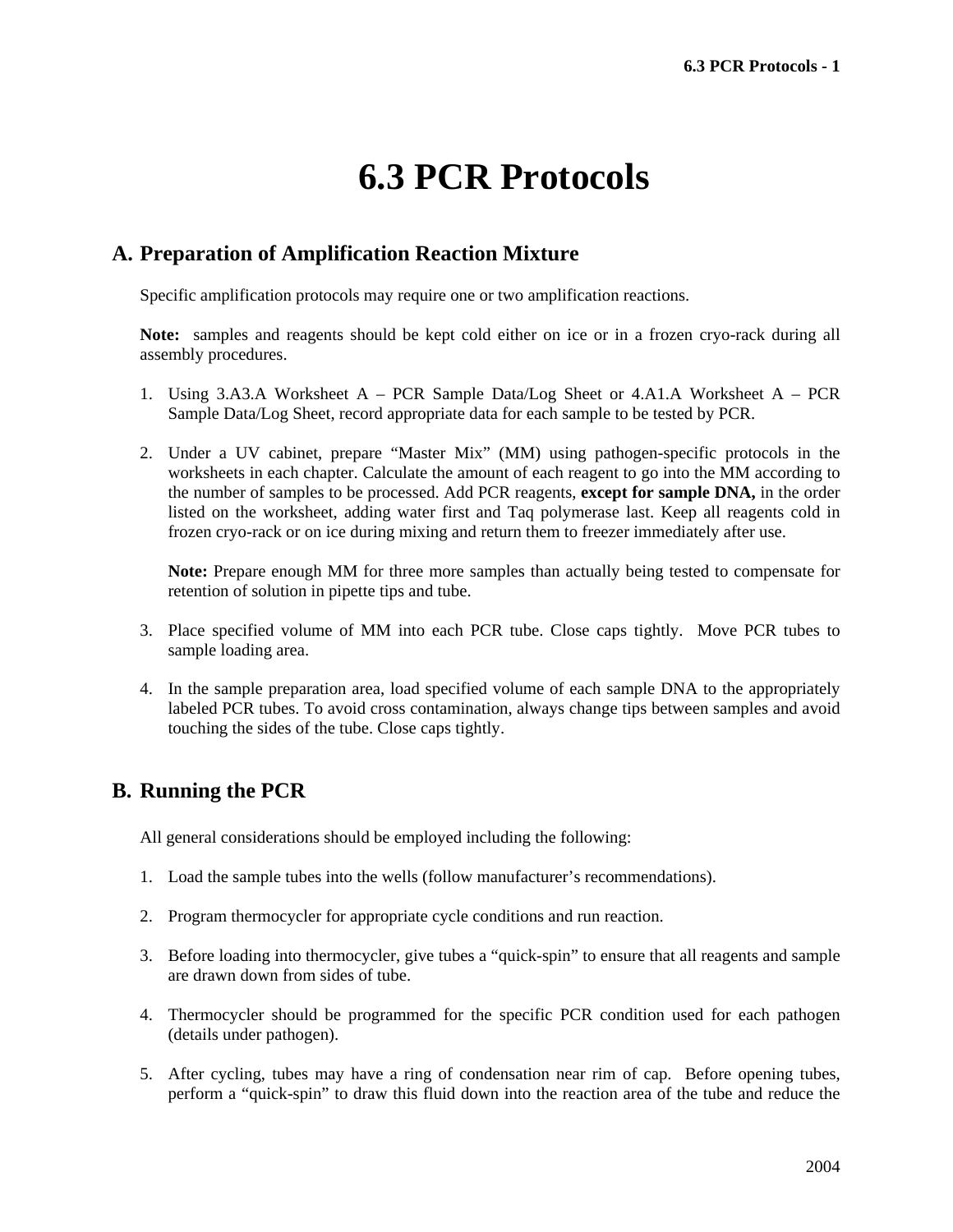possibility of aerosol contamination upon opening tubes.

6. PCR products can be refrigerated for up to a month following amplification (or for longer storage they may be frozen at  $-20^{\circ}$ C).

#### **C. Detection of Product**

Procedures for preparing the gel (refer to specific manufacturer's guidelines for preparation of gels and electrophoresis chambers):

- 1. Assemble the gel tray and position well comb in the tray according to manufacturer's recommendations.
- 2. Prepare 1 X TAE (6.4 Reagents) buffer with distilled water to volume adequate for gel and running buffer.
- 3. Prepare 1.5 to 2% agarose gel according to the volume recommended for specific gel forms used.
	- a. Weigh appropriate amount of agarose and add to proper volume 1X TAE buffer.
	- b. Heat solution to near boiling until agarose is completely dissolved.
	- c. Allow solution to cool to about  $65^{\circ}$ C, then pour agarose solution into gel tray. Avoid the formation of bubbles.
	- d. Allow gel to cool completely for about 30 minutes and then carefully remove the comb.
	- e. Position the gel into the chamber with the sample end (wells) positioned closest to the negative (black) electrode.
	- f. Slowly fill the chamber with the remaining 1 X TAE buffer solution until the top of the gel surface is submerged.
- 4. Load samples into wells as indicated for each assay
	- a. For each tube of PCR product to be visualized, mix  $2 \mu L$  of gel loading dye (6.4 Reagents) to every 10 µL of PCR product needed to fill each well formed in the gel. Mix the sample and the dye by repeated expulsion prior to loading.
	- b. When the sample and the dye are adequately mixed, carefully place the pipette tip containing the mixture over an individual well of the agarose gel, and load the well with the sample. Repeat this procedure for all the wells, being sure to include the DNA molecular weight standard (one with bands at 100 bp increments in the 100 to 1,000 bp range) for base pair (bp) reference and positive and negative controls
	- c. Document gel lane assignments for each sample and control on 3.A3.B Worksheet B Amplification of Nucleic Acid by PCR or 4.A1.B Worksheet B – Amplification of Nucleic Acid by PCR and allow for at least one lane for a DNA ladder reference.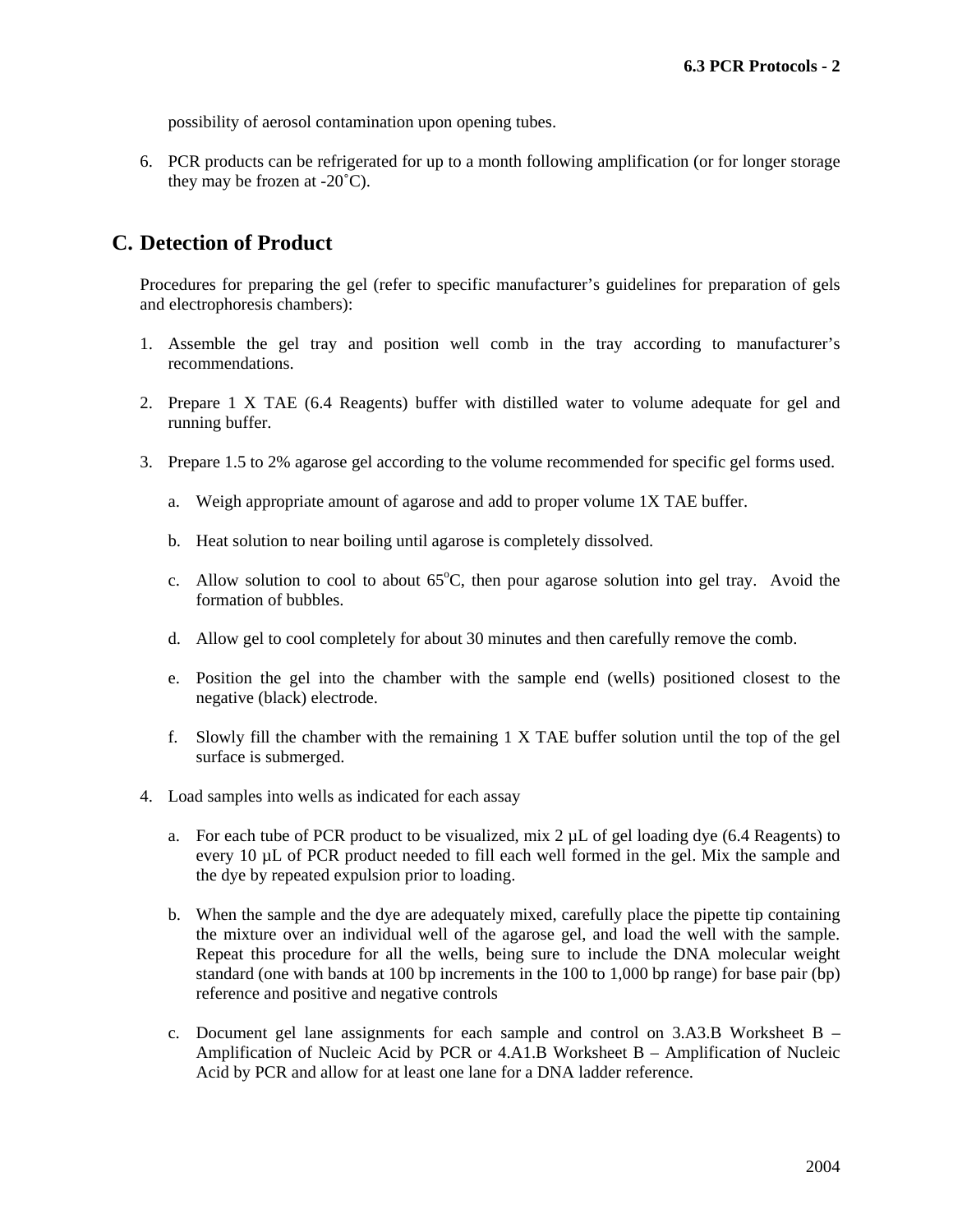#### **D. Electrophoresis**

Approximately 80 volts for 35 minutes or until tracking dye front approaches the edge of the gel (this is dependent on gel width, so refer to manufacturer's recommendations).

#### **E. Staining the Gel**

Remove gel and tray and place in ethidium bromide (EtBr) solution (6.4 Reagents) for 15 to 20 minutes.

**Note:** EtBr solution can be reused and stored in a dark plastic tray container with a secure lid. **EtBr is very toxic** and binds with all DNA (including yours); follow appropriate manufacturer warnings! For safe proper disposal of expired EthBr solutions see Sambrook et al. or check with your local biotech supply retailer for specific products designed to remove EthBr from solution for disposal.

#### **F. De-Staining the Gel**

In water for 5 to 60 minutes. De-stain water should be handled and disposed of appropriately (see 6.3.E "Staining the Gel").

#### **G. Visualize the DNA**

1. Place gel on a UV light source and carefully record locations of bands on positive control samples in relation to the DNA molecular weight standard. Band locations of positive controls should be at anticipated locations according to primers used.

**Note**: use UV protective goggles or face shield.

- 2. Note any unusual band occurrences. Negative controls should not have any bands. Contamination suspicions indicate the samples should be re-run from template DNA tube.
- 3. Photo document all PCR gels and attach to 3.A3.G Worksheet G Photodocumentation of PCR Product Gel or 4.A1.C Worksheet C – Photodocumentation of PCR Product Gel (or provide reference for finding the photo documentation).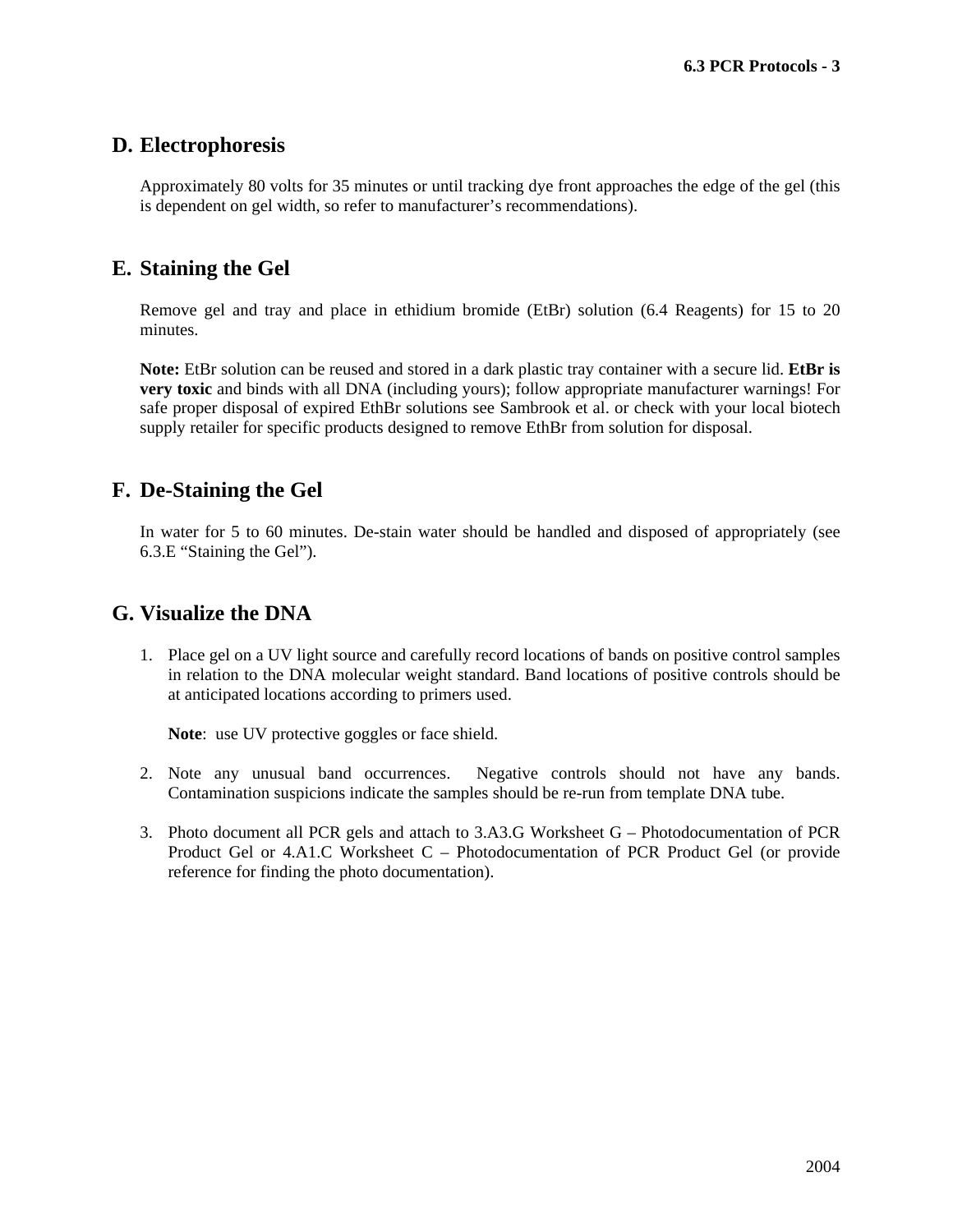### **6.4 Reagents**

| <b>REAGENT:</b><br><b>REFERENCE:</b>     |                       | <b>DIRECTIONS TO PREPARE:</b>                                                                                                                     |  |  |  |  |
|------------------------------------------|-----------------------|---------------------------------------------------------------------------------------------------------------------------------------------------|--|--|--|--|
| <b>TAE BUFFER 10X</b>                    | Sigma T-4035          | Comes in prepared packets, add DI water and qs to<br>1L. Label as 10X-STOCK (store at RT).<br>Also can prepare a 50X stock (see Sambrook et al.). |  |  |  |  |
| TAE BUFFER 1X<br><b>WORKING SOLUTION</b> | TAE-1X                | Diluted $1:10$ from $10X$ stock.<br>Label as TAE - 1X (store at RT).                                                                              |  |  |  |  |
| <b>PCR LOADING BUFFER</b><br>$-OR-$      | $Sigma P-7206$        | Pre-made 6X concentrate, ready to use (store $-20^{\circ}$ C).                                                                                    |  |  |  |  |
| <b>LOADING DYE</b>                       | <b>LOADING DYE 6X</b> | Prepare in-house (per Sambrook et al. (store at 4 <sup>°</sup> C):<br>Bromophenol blue<br>0.25%<br>Xylene cyanol<br>0.25%<br>Glycerol<br>30.0 %   |  |  |  |  |

ETHIDIUM BROMIDE - Recommend buying EtBr already in solution to minimize working with this hazardous compound, or it can be prepared as follows:

**Note: USE CAUTION IN PREPARING EtBr SOLUTIONS: Follow all MSDS precautions. Wear gloves, avoid all contact with skin, eyes, and respiratory system. LABEL ALL BOTTLES WITH "CHEMICAL CARGINOGEN."** 

| EtBr STOCK SOLUTION - 10mg/mL    | Ethidium Bromide                             | $100 \text{ mg}$                         |  |  |
|----------------------------------|----------------------------------------------|------------------------------------------|--|--|
|                                  | DI water                                     | $10 \text{ mL}$                          |  |  |
|                                  | Label as EtBr STOCK $(10mg/mL)$ .            |                                          |  |  |
|                                  | Protect from light (store at RT).            |                                          |  |  |
| EtBr-WORKING SOLTION - 4.0ug/mL* |                                              | Add 200 µL STOCK SOLUTION to 500mL water |  |  |
| <b>WORKING STAIN SOLUTION</b>    | Label EtBr - Working Solution (store at RT). |                                          |  |  |

\*References may suggest weaker working solutions (0.5 µg/mL) and staining periods of 45 to 60 minutes.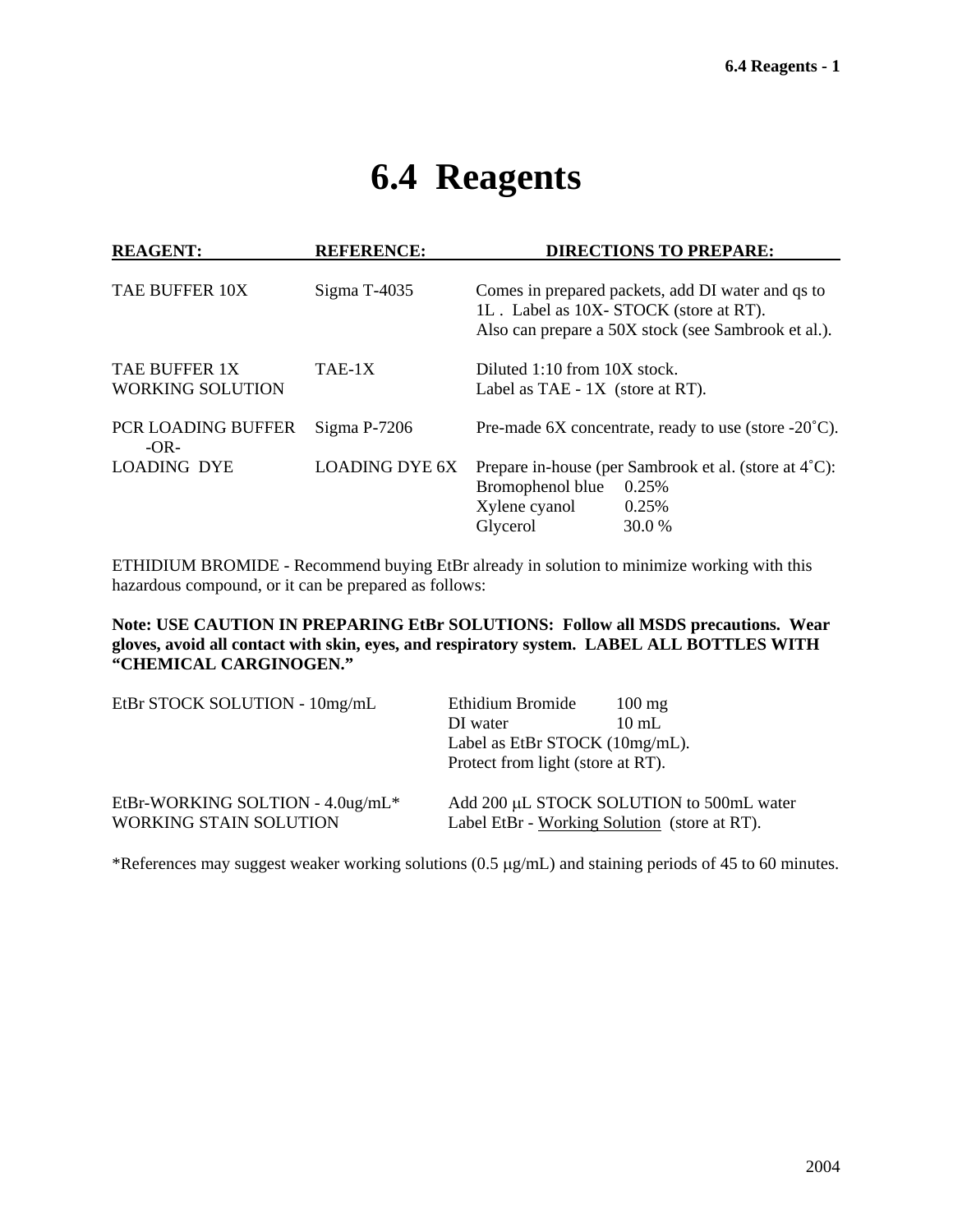## **6.5 Analysis of Extracted DNA Using an UV Spectrophotometer**

NA quantification is achieved routinely with the use of spectrophotometry. The 230, 260, and 280 DNA quantification is achieved routinely with the use of spectrophotometry. The 230, 260, and 280 wavelengths provide the readings for quantification and purity and the 320 wavelength provides a reading for background compensation.

Standard quantitative conversion factors for nucleic acids are as follows:

- 1 absorbency unit at 260 nm of ds  $DNA = 50$  ng/ $\mu L$
- 1 absorbency unit at 260 nm of ss  $DNA = 33$  ng/ $\mu L$
- 1 absorbency unit at 260 nm of ss  $RNA = 40$  ng/ $\mu$ L

Absorbance values for the 260 nm readings need to be in the linear range (between 0.1 and 1) for quantitation to be valid. If the absorbance at 260 nm (A260) is above 1.0 the sample needs to be diluted. If the sample is below 0.1 there is negligible DNA in the sample.

Relative purity of the DNA sample can be determined by the 260/A280 ratio. If the sample is pure nucleic acid, the ratio should be approximately 1.9. Excess protein in the sample will raise the absorbance at 280 nm thereby reducing the A260/A280 ratio.

One inexpensive instrument for this purpose is the GeneQuant II (Pharmacia Biotech) although other makes and models are available. The GeneQuant II is a spectrophotometer specific for obtaining concentrations of either double-stranded DNA (dsDNA), single-stranded DNA (ssDNA), or RNA in units of weight, molar fraction, moles of phosphate, and total molecules. The instrument is capable of measuring the RNA or DNA using UV wavelengths at 230nm, 260 nm, 280 nm, and 320 nm simultaneously. If a standard spectrophotometer is all that is available, then conversion to pmoles /µL (i.e.  $u$ M) from ng/ $\mu$ L can be accomplished with the following table.

Amount of primer (ng) needed to equal 10 pmol:

| Primer Length | ng of Primer Equal to 10 pmol |
|---------------|-------------------------------|
| 15            | 50                            |
| 16            | 53                            |
| 17            | 56                            |
| 18            | 59                            |
| 19            | 63                            |
| 20            | 66                            |
| 23            | 78                            |
| 24            | 80                            |
|               |                               |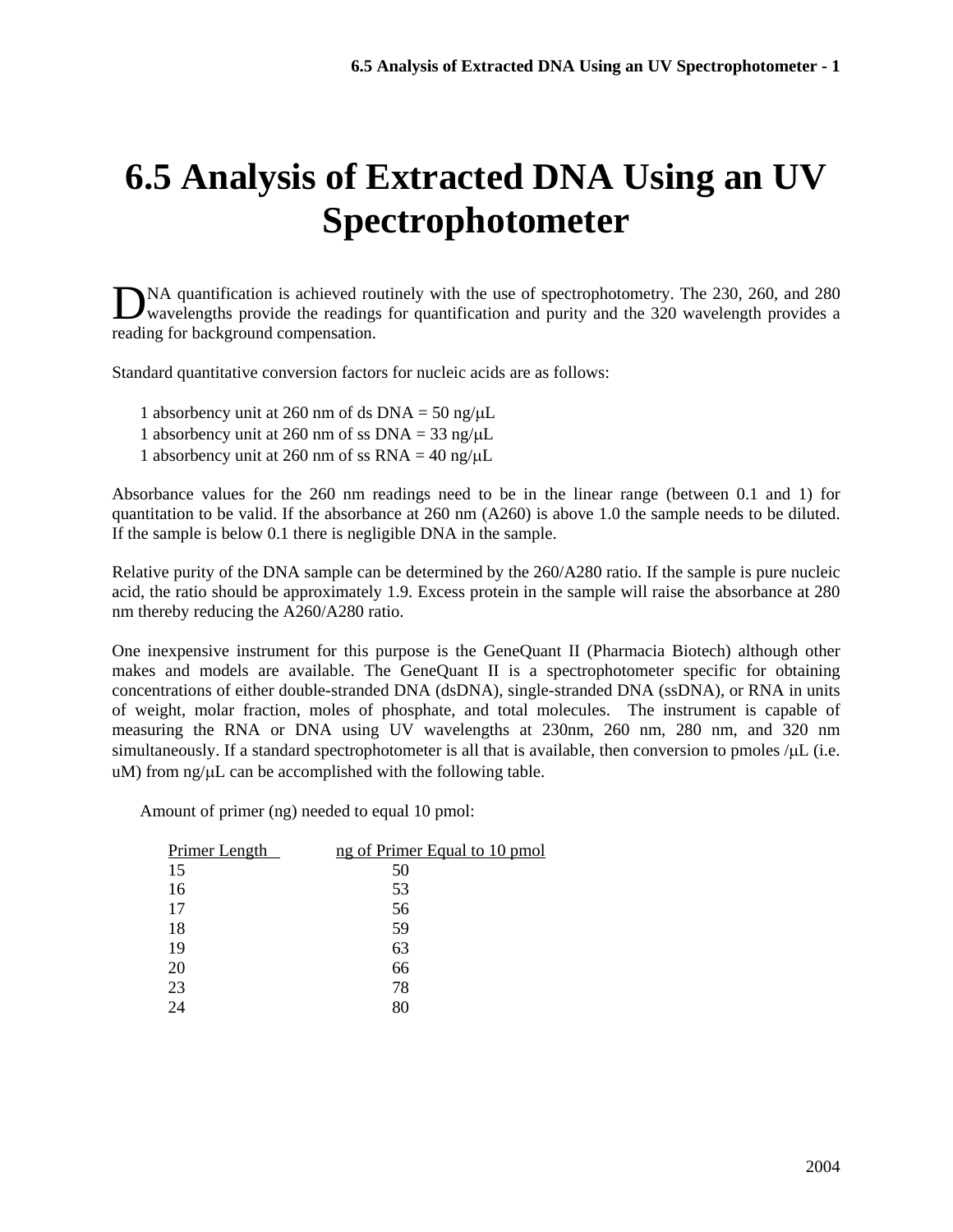| Pathogen    | round          | product size | predwell             | jumpstart           | cycles    | denature                        | anneal                | elongate                         | postdwell            | hold             |
|-------------|----------------|--------------|----------------------|---------------------|-----------|---------------------------------|-----------------------|----------------------------------|----------------------|------------------|
|             |                | (amplicon)   |                      |                     |           |                                 |                       |                                  |                      |                  |
| C. shasta   |                | 640 bp       | ---                  | $95^{\circ}$ C/3min | 35        | $94^{\circ}$ C/60sec            | $58^{\circ}$ C/30sec  | $72^{\circ}$ C/60sec             | $72^{\circ}$ C/10min | $4^{\circ}$ C    |
| <b>IHNV</b> |                | 786 bp       | $50^{\circ}$ C/15min | $95^{\circ}$ C/2min | 25        | $95^{\circ}$ C/30sec            | $50^{\circ}$ C/30sec  | $72^{\circ}$ C/60sec             | $72^{\circ}$ C/7min  | $4^{\circ}$ C    |
|             | $\overline{2}$ | 323 bp       | $---$                | $95^{\circ}$ C/2min | 25        | $95^{\circ}$ C/30sec            | $50^{\circ}$ C/30sec  | $72^{\circ}$ C/60sec             | $72^{\circ}$ C/7min  | $4^{\circ}$ C    |
| <b>IPNV</b> |                | 174 bp       | $50^{\circ}$ C/15min | 95°C/2min           | 35        | $95^{\circ}$ C/30sec            | $50^{\circ}$ C/30sec  | 72°C/60sec                       | $72^{\circ}$ C/7min  | $4^{\circ}$ C    |
| <b>ISAV</b> |                | 493 bp       | $42^{\circ}$ C/15min | $94^{\circ}$ C/5min | 40        | $94^{\circ}$ C/45sec            | $59^{\circ}$ C/45sec  | 72°C/105sec                      | $72^{\circ}$ C/7min  | $4^{\circ}$ C    |
| <b>LMBV</b> |                | 248 bp       | $20^{\circ}$ C/5min  | $94^{\circ}$ C/3min | 35        | $95^{\circ}$ C/45sec            | $60^{\circ}$ C/45sec  | $72^{\circ}$ C/60sec             | $72^{\circ}$ C/7min  | $4^{\circ}$ C    |
| M. cer      |                | 508 bp       | $---$                | $94^{\circ}$ C/2min | 35        | $95^{\circ}$ C/60sec            | $65^{\circ}$ C/150sec | $72^{\circ}$ C/90sec             | ---                  | ---              |
| <b>OMV</b>  |                | 439 bp       | ---                  | ---                 | 30        | $94^{\circ}$ C/30sec            | $56^{\circ}$ C/30sec  | 72°C/30sec                       |                      | $4^{\circ}$ C    |
| P. sal      |                | 1540 bp      | ---                  | 94°C/2min           | 35        | 94°C/60sec                      | $50^{\circ}$ C/120sec | $\overline{72}^{\circ}$ C/180sec | ---                  | $4-16^{\circ}$ C |
|             | $\overline{2}$ | 476 bp       | ---                  | $94^{\circ}$ C/2min | 35        | $\overline{94}^{\circ}$ C/60sec | $65^{\circ}$ C/120sec | $\overline{72^{\circ}C}$ /180sec | ---                  | $4-16^{\circ}$ C |
| R. sal      |                | 383 bp       | $---$                | $94^{\circ}$ C/2min | $10 - 20$ | 93°C/30sec                      | $60^{\circ}$ C/30sec  | 72°C/60sec                       | ---                  | $4^{\circ}$ C    |
|             | $\overline{2}$ | 320 bp       | ---                  | $95^{\circ}$ C/5min | $10 - 20$ | $93^{\circ}$ C/30sec            | $60^{\circ}$ C/30sec  | $72^{\circ}$ C/60sec             | ---                  | $4^{\circ}$ C    |
| <b>SVCV</b> | 1              | 714 bp       | ---                  | ---                 | 35        | 95°C/60sec                      | $55^{\circ}$ C/60sec  | 72°C/60sec                       | 72°C/10min           | $4-16^{\circ}$ C |
|             | 2              | 606 bp       | ---                  | ---                 | 35        | $95^{\circ}$ C/60sec            | $55^{\circ}$ C/60sec  | $72^{\circ}$ C/60sec             | 72°C/10min           | $4-16^{\circ}$ C |
| <b>VHSV</b> | 1              | 950 bp       | $50^{\circ}$ C/15min | $95^{\circ}$ C/2min | 25        | $95^{\circ}$ C/30sec            | $50^{\circ}$ C/30sec  | 72°C/60sec                       | 72°C/7min            | $4^{\circ}$ C    |
|             | $\overline{2}$ | 558 bp       | ---                  | $95^{\circ}$ C/2min | 25        | $95^{\circ}$ C/30sec            | $50^{\circ}$ C/30sec  | 72°C/60sec                       | $72^{\circ}$ C/7min  | $4^{\circ}$ C    |